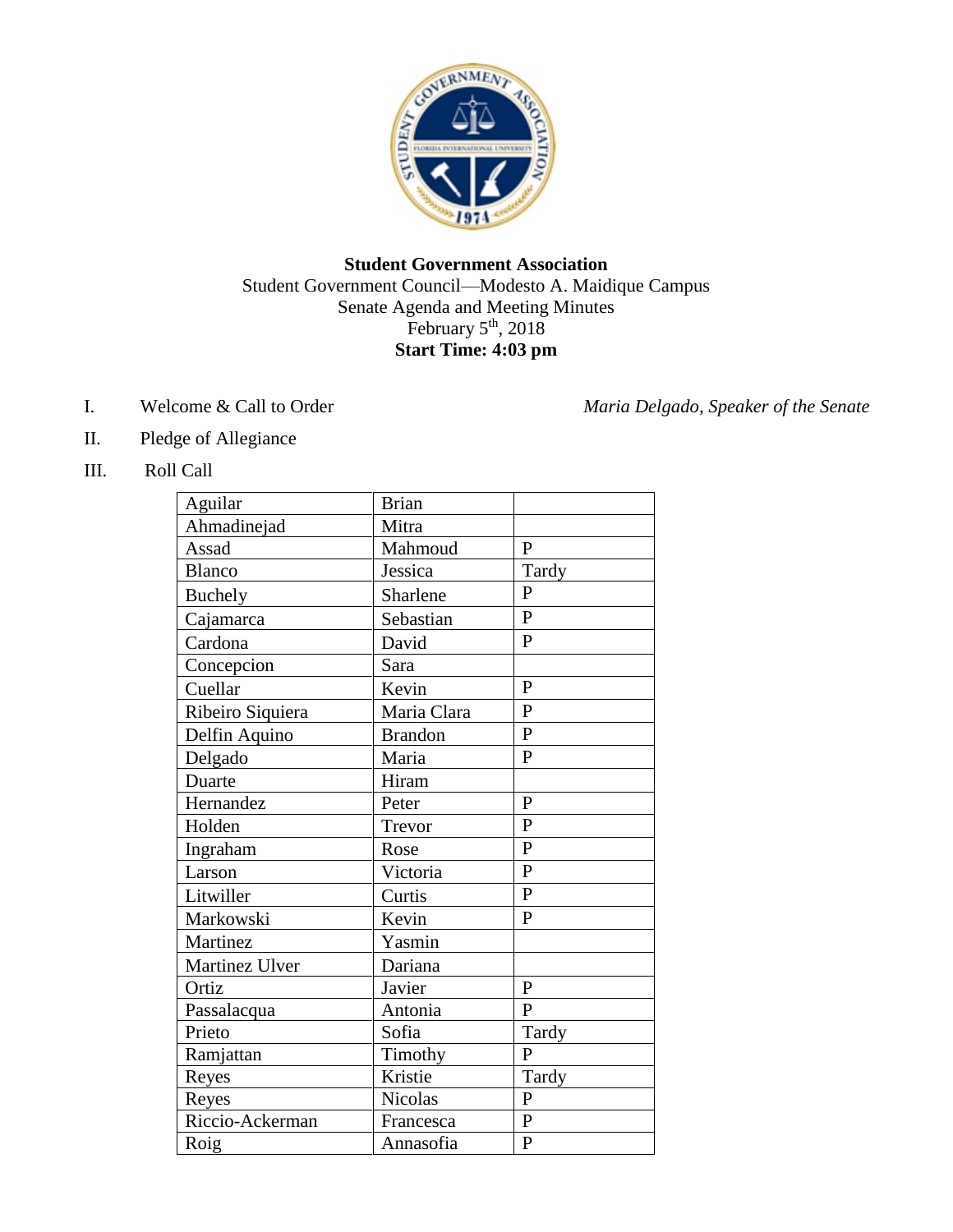| Santos    | Samuel        |  |
|-----------|---------------|--|
| Sardinas  | Allison       |  |
| Toussaint | Cassidie-Anne |  |
| Vargas    | Paulo         |  |
| Vera      | Bertha        |  |
| Watson    | Aujanae       |  |
| 28/35     |               |  |

# IV. Approval of the minutes

- A. Senator Litwiller moves to approve last week's minutes. Senator Aquino seconds. Motion passes.
- B. Senator Toussaint moves to approve the Internal Affairs Committee working on adjusting senator requirement for upcoming election. Motion passes.

## V. Old Business

# A. Elections of Public Health and Social Work Senator: Bertha Vera

| Aguilar          | <b>Brian</b>   |             |
|------------------|----------------|-------------|
| Ahmadinejad      | Mitra          |             |
| Assad            | Mahmoud        | Y           |
| <b>Blanco</b>    | Jessica        |             |
| <b>Buchely</b>   | Sharlene       | Y           |
| Cajamarca        | Sebastian      | Y           |
| Cardona          | David          | Y           |
| Concepcion       | Sara           |             |
| Cuellar          | Kevin          | $\mathbf Y$ |
| Ribeiro Siquiera | Maria Clara    | Y           |
| Delfin Aquino    | <b>Brandon</b> | $\mathbf Y$ |
| Delgado          | Maria          | Y           |
| Duarte           | Hiram          |             |
| Hernandez        | Peter          | Y           |
| Holden           | Trevor         | $\mathbf Y$ |
| Ingraham         | Rose           | Y           |
| Larson           | Victoria       | $\mathbf Y$ |
| Litwiller        | Curtis         | Y           |
| Markowski        | Kevin          | Y           |
| Martinez         | Yasmin         |             |
| Martinez Ulver   | Dariana        |             |
| Ortiz            | Javier         | Y           |
| Passalacqua      | Antonia        | Y           |
| Prieto           | Sofia          |             |
| Ramjattan        | Timothy        | Y           |
| Reyes            | Kristie        |             |
| Reyes            | Nicolas        | Y           |

1. Senator Markowski. Senator Toussaint seconds. Motion passes.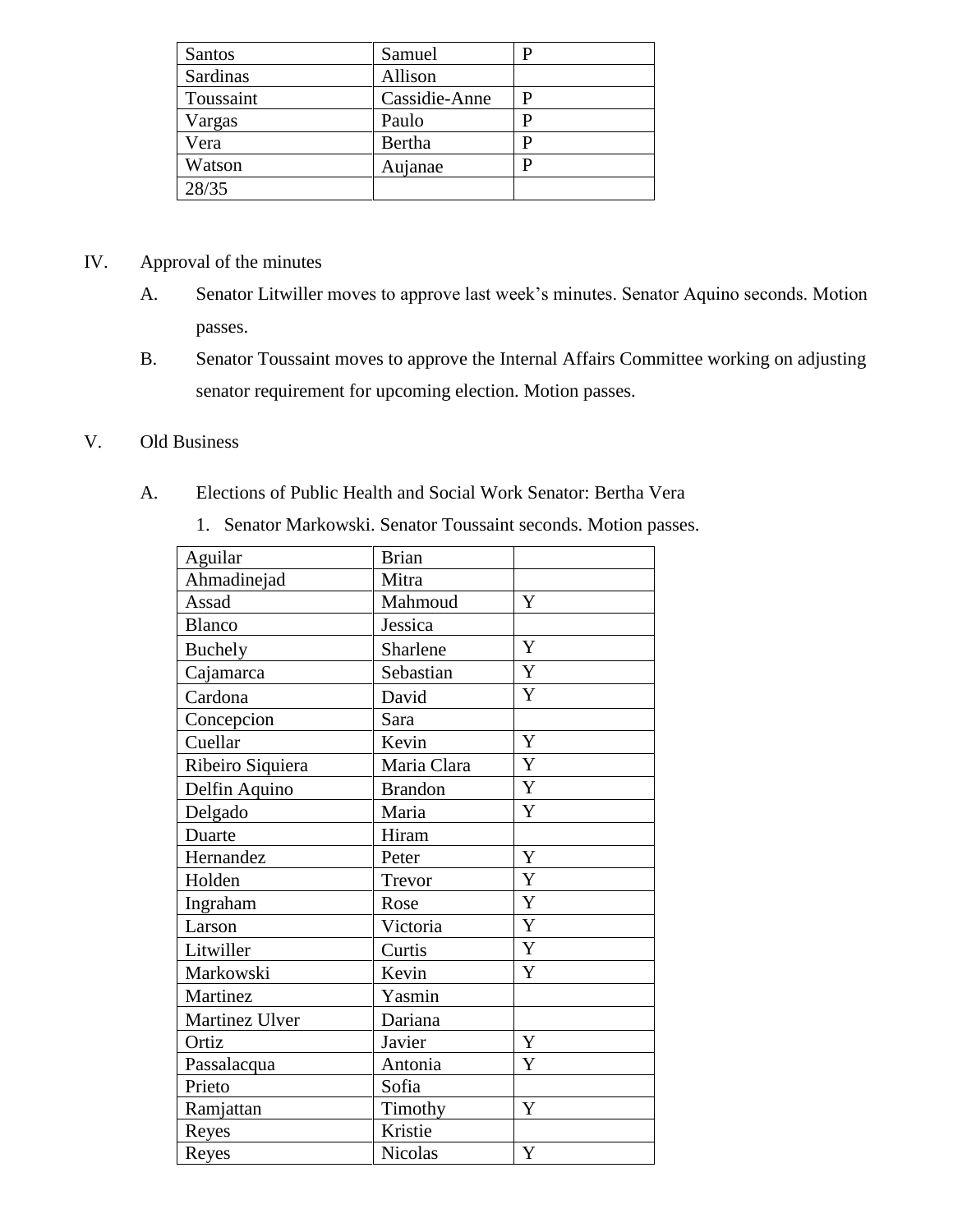| Riccio-Ackerman | Francesca     | Y |
|-----------------|---------------|---|
| Roig            | Annasofia     |   |
| Santos          | Samuel        | Y |
| Sardinas        | Allison       |   |
| Toussaint       | Cassidie-Anne |   |
| Vargas          | Paulo         |   |
| Watson          | Aujanae       | V |
| $24 - 0 - 0$    |               |   |

- 2. Confirmed: 24-0-0
- B. Finance Committee Presentation
- C. Elections of College of Art, Science, and Education Senator
	- 1. Senator Toussaint moves to table the elections of College of Art, Science, and Education Senator. Senator Markowski seconds. Motion passes.

#### VI. New Business

### A. SB 1801—THE JUDICIAL REFORM ACT 2018

- 1. Senator Markowski moves to bypass second reading. Senator Passalacqua seconds. Motion passes.
- 2. Senator Passalacqua moves to go into voting procedure. Senator Buchely seconds. Motion passes.

| Aguilar          | <b>Brian</b>   |   |
|------------------|----------------|---|
| Ahmadinejad      | Mitra          |   |
| Assad            | Mahmoud        | A |
| <b>Blanco</b>    | Jessica        | Y |
| Buchely          | Sharlene       | Y |
| Cajamarca        | Sebastian      | Y |
| Cardona          | David          | Y |
| Concepcion       | Sara           |   |
| Cuellar          | Kevin          | Y |
| Ribeiro Siquiera | Maria Clara    | Y |
| Delfin Aquino    | <b>Brandon</b> | Y |
| Delgado          | Maria          | Y |
| Duarte           | Hiram          |   |
| Hernandez        | Peter          | Y |
| Holden           | Trevor         | Y |
| Ingraham         | Rose           | Y |
| Larson           | Victoria       | Y |
| Litwiller        | Curtis         | Y |
| Markowski        | Kevin          | Y |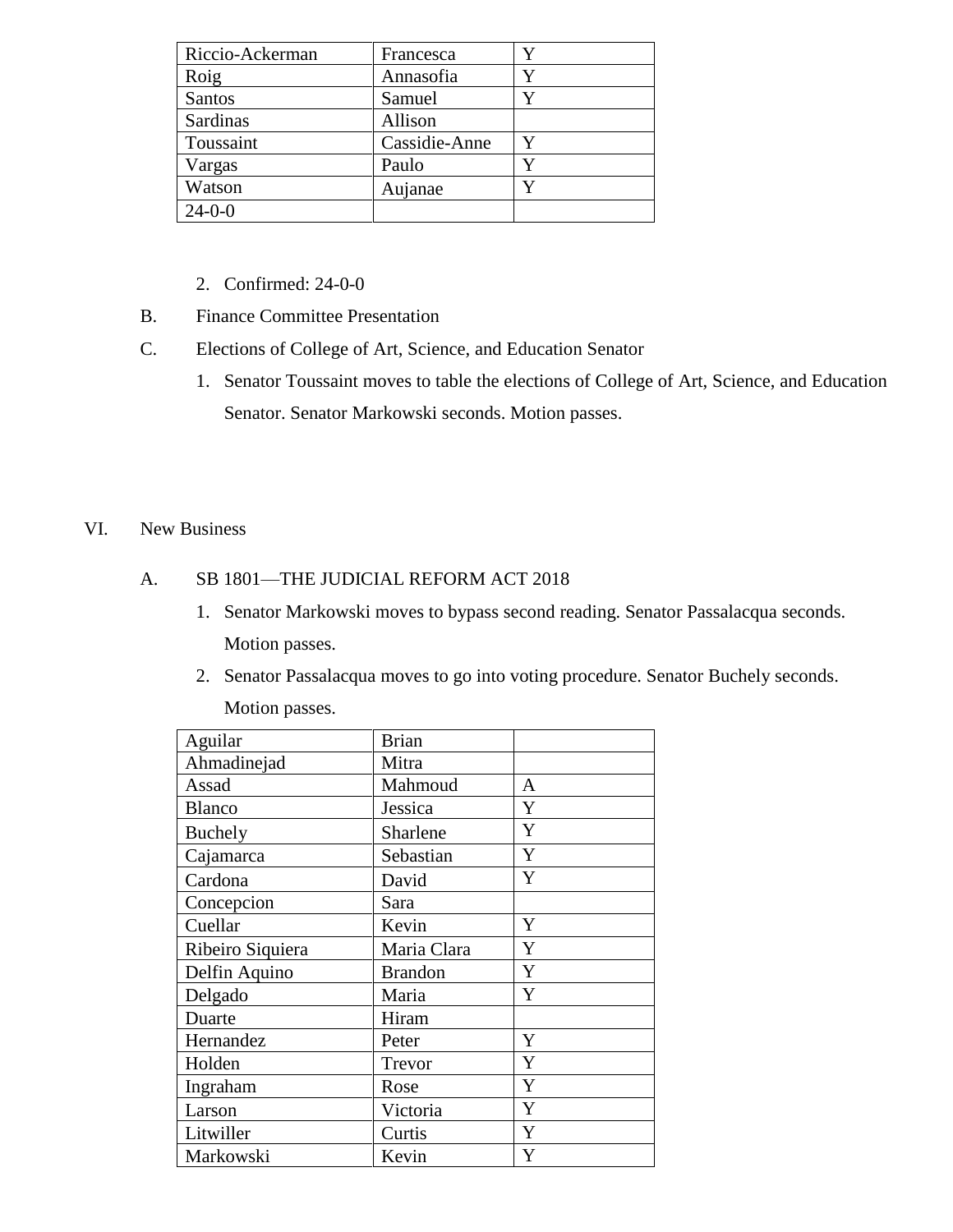| Martinez              | Yasmin         |   |
|-----------------------|----------------|---|
| <b>Martinez Ulver</b> | Dariana        |   |
| Ortiz                 | Javier         | Y |
| Passalacqua           | Antonia        | Y |
| Prieto                | Sofia          | Y |
| Ramjattan             | Timothy        | Y |
| Reyes                 | Kristie        | Y |
| Reyes                 | <b>Nicolas</b> | Y |
| Riccio-Ackerman       | Francesca      | Y |
| Roig                  | Annasofia      | Y |
| Santos                | Samuel         | Y |
| <b>Sardinas</b>       | Allison        |   |
| Toussaint             | Cassidie-Anne  | Y |
| Vargas                | Paulo          | Y |
| Vera                  | Bertha         |   |
| Watson                | Aujanae        | Y |
| $26 - 0 - 1$          |                |   |

# B. Student Lobbyist Confirmation

| Aguilar          | <b>Brian</b>   |                       |
|------------------|----------------|-----------------------|
| Ahmadinejad      | Mitra          |                       |
| Assad            | Mahmoud        | Y                     |
| <b>Blanco</b>    | Jessica        | $\overline{\text{Y}}$ |
| <b>Buchely</b>   | Sharlene       | Y                     |
| Cajamarca        | Sebastian      | Y                     |
| Cardona          | David          | Y                     |
| Concepcion       | Sara           |                       |
| Cuellar          | Kevin          | Y                     |
| Ribeiro Siquiera | Maria Clara    | Y                     |
| Delfin Aquino    | <b>Brandon</b> | Y                     |
| Delgado          | Maria          | Y                     |
| Duarte           | Hiram          |                       |
| Hernandez        | Peter          | $\mathbf Y$           |
| Holden           | Trevor         | Y                     |
| Ingraham         | Rose           | Y                     |
| Larson           | Victoria       | Y                     |
| Litwiller        | Curtis         | Y                     |
| Markowski        | Kevin          | Y                     |
| Martinez         | Yasmin         |                       |
| Martinez Ulver   | Dariana        |                       |
| Ortiz            | Javier         | Y                     |
| Passalacqua      | Antonia        | Y                     |
| Prieto           | Sofia          | Y                     |
| Ramjattan        | Timothy        | Y                     |
| Reyes            | Kristie        | Y                     |
| Reyes            | Nicolas        |                       |
| Riccio-Ackerman  | Francesca      | Y                     |
| Roig             | Annasofia      | Y                     |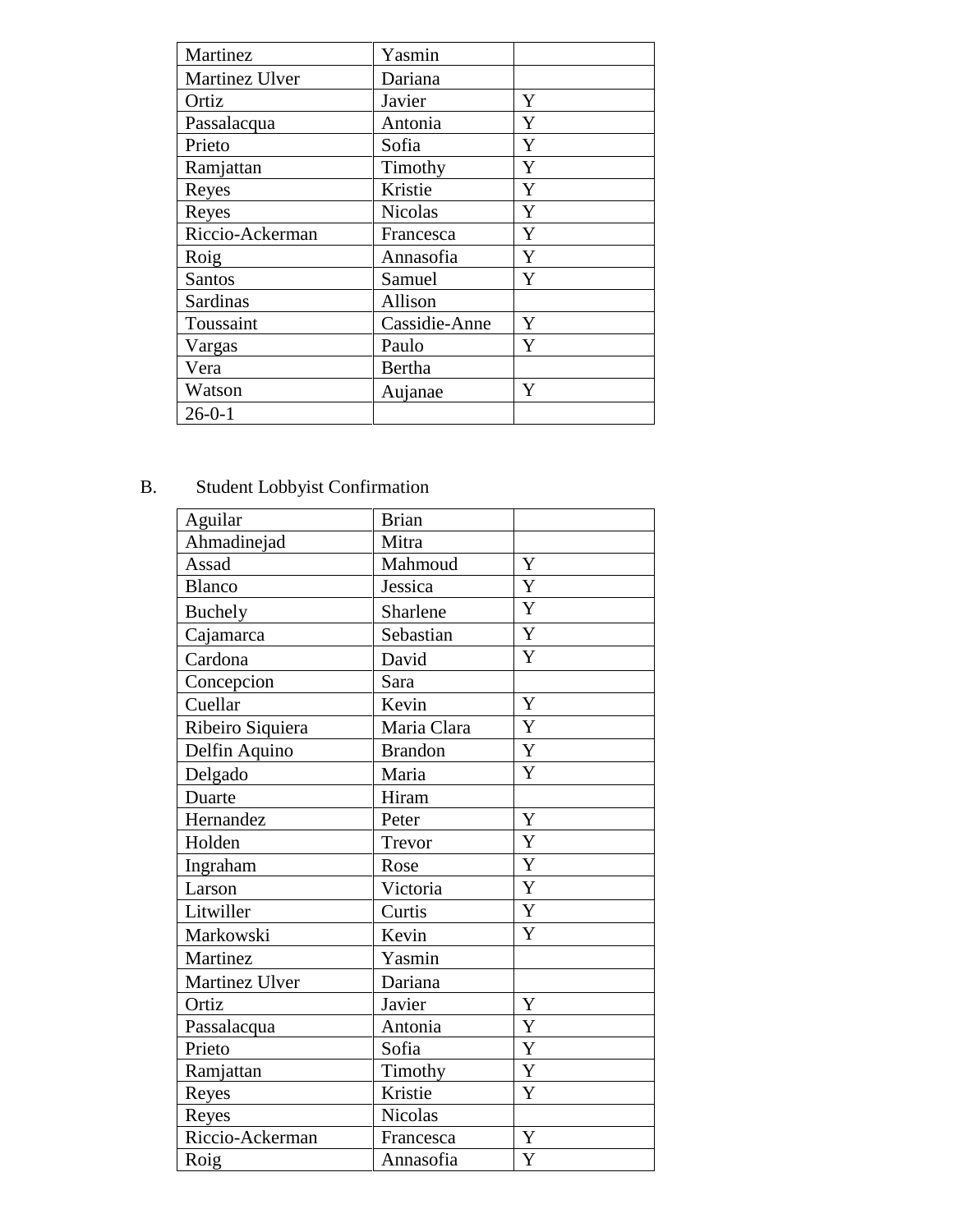| Santos       | Samuel        |  |
|--------------|---------------|--|
| Sardinas     | Allison       |  |
| Toussaint    | Cassidie-Anne |  |
| Vargas       | Paulo         |  |
| Vera         | Bertha        |  |
| Watson       | Aujanae       |  |
| $27 - 0 - 0$ |               |  |

- 1. Confirmed: 27-0-0
- C. Senator Buchely moves to add Elections of Finance Committee Positions. Senator Toussaint seconds. Motion passes.
- D. Senator Toussaint moves to open the floor for Any Other Senator Position for Finance Committee. Senator Buchely seconds. Motion passe
- E. Senator Cutis moves to close the floor. Senator Buchely seconds. Motion passes.
- F. Any Other Senator Position for Finance Committee: Francesca Riccio-Ackerman

| Aguilar          | <b>Brian</b>   |                       |
|------------------|----------------|-----------------------|
| Ahmadinejad      | Mitra          |                       |
| Assad            | Mahmoud        | A                     |
| <b>Blanco</b>    | Jessica        | Y                     |
| <b>Buchely</b>   | Sharlene       | Y                     |
| Cajamarca        | Sebastian      | Y                     |
| Cardona          | David          | Y                     |
| Concepcion       | Sara           |                       |
| Cuellar          | Kevin          | $\overline{A}$        |
| Ribeiro Siquiera | Maria Clara    | Y                     |
| Delfin Aquino    | <b>Brandon</b> | Y                     |
| Delgado          | Maria          | Y                     |
| Duarte           | Hiram          |                       |
| Hernandez        | Peter          | Y                     |
| Holden           | Trevor         | Y                     |
| Ingraham         | Rose           | Y                     |
| Larson           | Victoria       | Y                     |
| Litwiller        | Curtis         | Y                     |
| Markowski        | Kevin          |                       |
| Martinez         | Yasmin         |                       |
| Martinez Ulver   | Dariana        |                       |
| Ortiz            | Javier         | Y                     |
| Passalacqua      | Antonia        | Y                     |
| Prieto           | Sofia          | Y                     |
| Ramjattan        | Timothy        | Y                     |
| Reyes            | Kristie        | Y                     |
| Reyes            | <b>Nicolas</b> |                       |
| Riccio-Ackerman  | Francesca      | A                     |
| Roig             | Annasofia      | Y                     |
| Santos           | Samuel         | $\overline{\text{Y}}$ |
| Sardinas         | Allison        |                       |
| Toussaint        | Cassidie-Anne  | Y                     |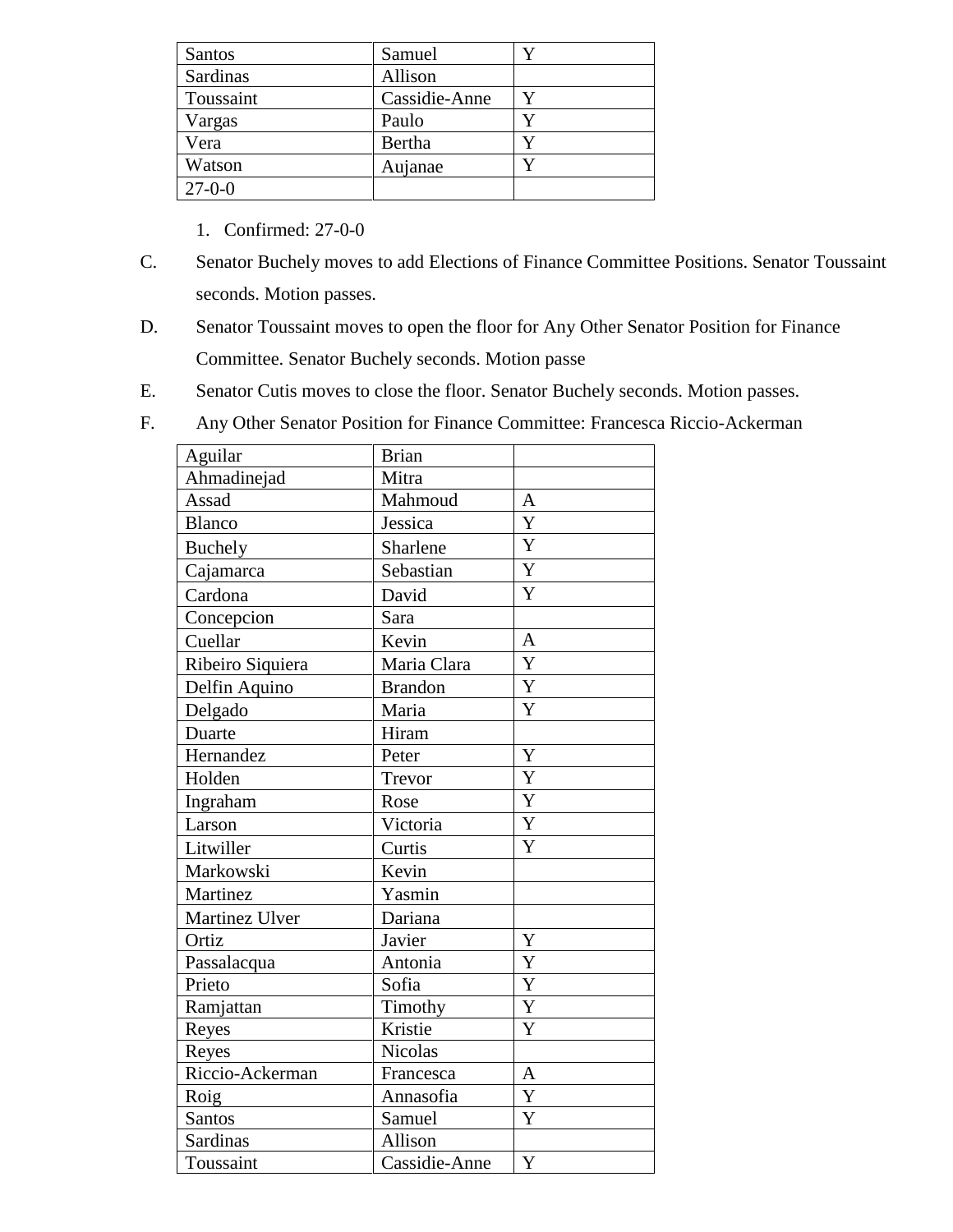| Vargas       | Paulo   |  |
|--------------|---------|--|
| Vera         | Bertha  |  |
| Watson       | Aujanae |  |
| $23 - 0 - 3$ |         |  |

- 1. Confirmed: 23-0-3
- G. Senator Vargas moves to open the floor for nomination of Lower Division Senator for Finance Committee. Senator Toussaint seconds. Motion passes.
- H. Senator Litwiller moves to close nominations. Senator Toussaint seconds. Motion passes.
	- 1. Rose Ingraham
	- 2. Javier Ortiz

| Aguilar          | <b>Brian</b>   |         |
|------------------|----------------|---------|
| Ahmadinejad      | Mitra          |         |
| Assad            | Mahmoud        | Rose    |
| <b>Blanco</b>    | Jessica        | Javier  |
| Buchely          | Sharlene       | Rose    |
| Cajamarca        | Sebastian      | Rose    |
| Cardona          | David          | Rose    |
| Concepcion       | Sara           |         |
| Cuellar          | Kevin          | Rose    |
| Ribeiro Siquiera | Maria Clara    | Abstain |
| Delfin Aquino    | <b>Brandon</b> | Rose    |
| Delgado          | Maria          | Rose    |
| Duarte           | Hiram          |         |
| Hernandez        | Peter          | Rose    |
| Holden           | Trevor         | Javier  |
| Ingraham         | Rose           | Rose    |
| Larson           | Victoria       | Rose    |
| Litwiller        | Curtis         | Rose    |
| Markowski        | Kevin          |         |
| Martinez         | Yasmin         |         |
| Martinez Ulver   | Dariana        |         |
| Ortiz            | Javier         | Javier  |
| Passalacqua      | Antonia        |         |
| Prieto           | Sofia          | Rose    |
| Ramjattan        | Timothy        | Rose    |
| Reyes            | Kristie        | Rose    |
| Reyes            | Nicolas        |         |
| Riccio-Ackerman  | Francesca      | Abstain |
| Roig             | Annasofia      | Rose    |
| Santos           | Samuel         | Rose    |
| Sardinas         | Allison        |         |
| Toussaint        | Cassidie-Anne  | Rose    |
| Vargas           | Paulo          | Abstain |
| Vera             | Bertha         | Rose    |
| Watson           | Aujanae        | Rose    |
|                  |                |         |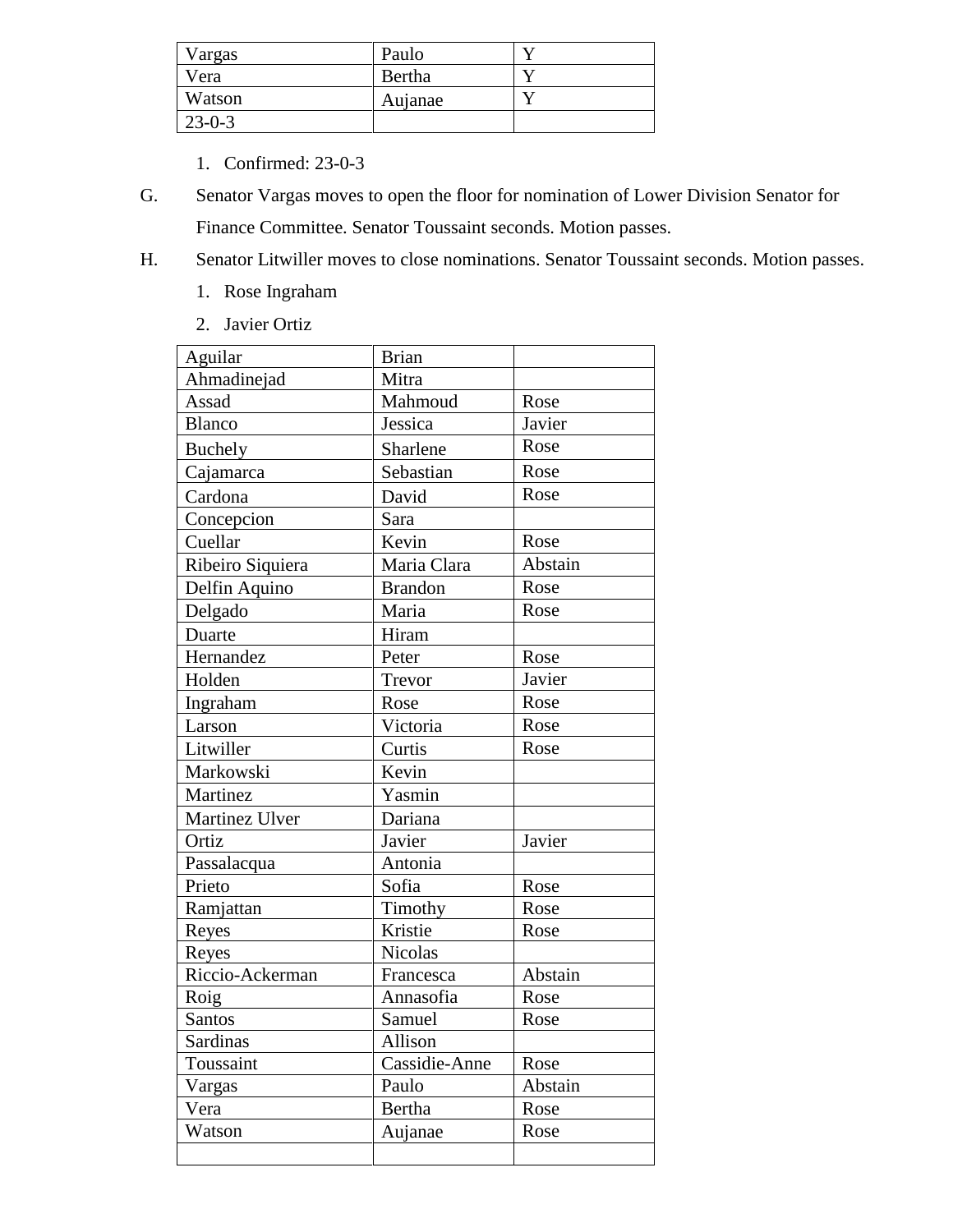- 3. Confirmed: Rose Ingraham
- I. Open Discussion Forum
	- 1. Senator Toussaint moves to begin impeachment procedure to remove Senator Hiram

Duarte from position. Senator Hernandez seconds. Motion passes.

| Aguilar          | <b>Brian</b>   |             |
|------------------|----------------|-------------|
| Ahmadinejad      | Mitra          |             |
| Assad            | Mahmoud        | Y           |
| <b>Blanco</b>    | Jessica        | Y           |
| Buchely          | Sharlene       | Y           |
| Cajamarca        | Sebastian      | Y           |
| Cardona          | David          | Y           |
| Concepcion       | Sara           |             |
| Cuellar          | Kevin          | Y           |
| Ribeiro Siquiera | Maria Clara    | Y           |
| Delfin Aquino    | <b>Brandon</b> | Y           |
| Delgado          | Maria          | Y           |
| Duarte           | Hiram          |             |
| Hernandez        | Peter          | Y           |
| Holden           | Trevor         | Y           |
| Ingraham         | Rose           | Y           |
| Larson           | Victoria       | Y           |
| Litwiller        | Curtis         | Y           |
| Markowski        | Kevin          |             |
| Martinez         | Yasmin         |             |
| Martinez Ulver   | Dariana        |             |
| Ortiz            | Javier         | Y           |
| Passalacqua      | Antonia        | Y           |
| Prieto           | Sofia          | Y           |
| Ramjattan        | Timothy        | Y           |
| Reyes            | Kristie        | Y           |
| Reyes            | Nicolas        |             |
| Riccio-Ackerman  | Francesca      | Y           |
| Roig             | Annasofia      | $\mathbf Y$ |
| <b>Santos</b>    | Samuel         | Y           |
| Sardinas         | Allison        |             |
| Toussaint        | Cassidie-Anne  | Y           |
| Vargas           | Paulo          | Y           |
| Vera             | Bertha         | Y           |
| Watson           | Aujanae        | Y           |
| $26 - 0 - 0$     |                |             |

# VII. Reports

- A. President
	- 1. Budget Deliberations Update
- B. Speaker of the Senate
	- 1. Senator Goals